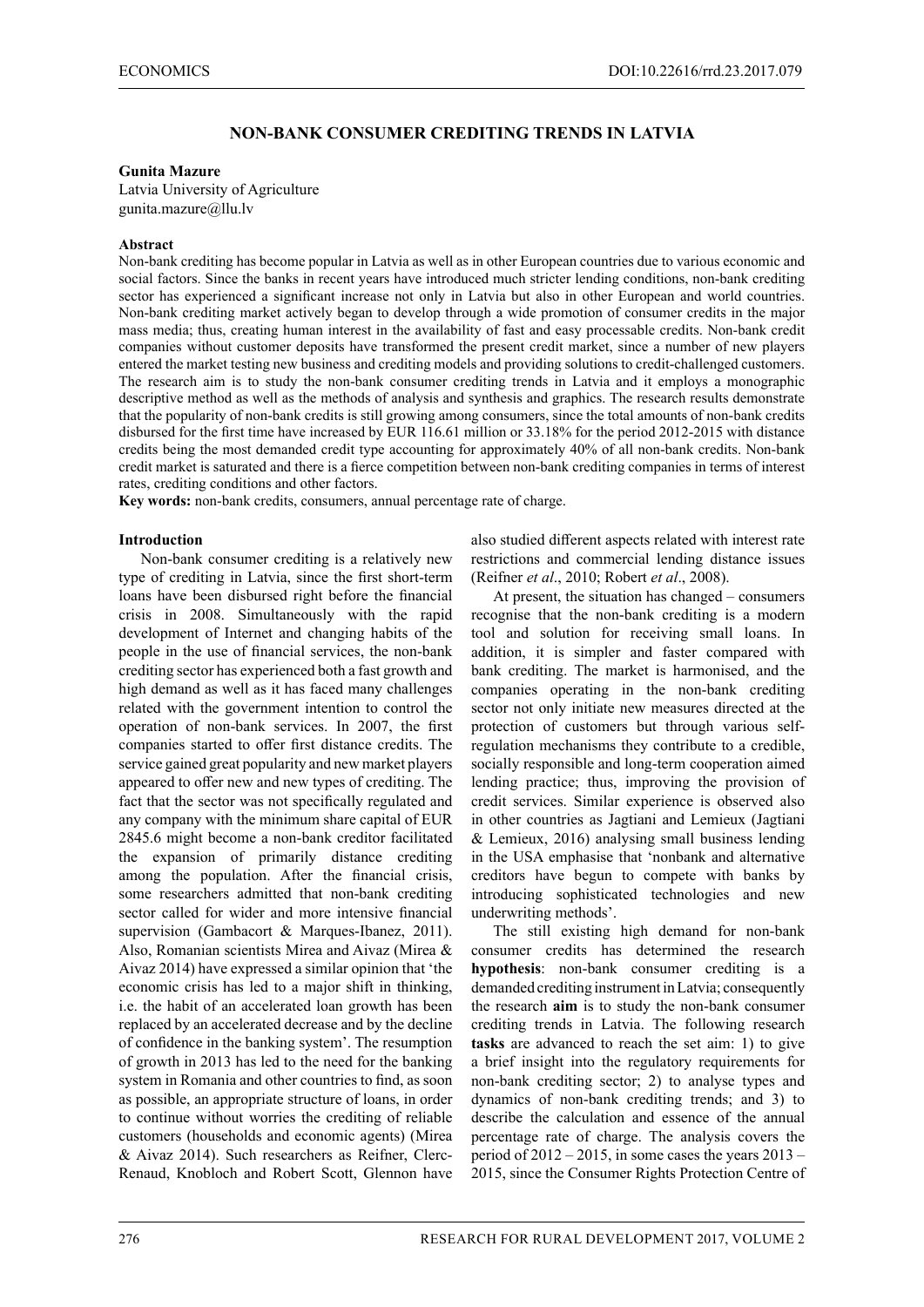Latvia has started to compile information on non-bank consumer credits only from 2013.

#### **Materials and Methods**

The information compiled by the European Commission, the Consumer Rights Protection Centre of Latvia, regulatory enactments of the Republic of Latvia, scientific publications of foreign and national researchers, and other materials have been used for the purpose of the study. The research is mainly based on the monographic descriptive method as well as the methods of analysis and synthesis are used to study the problem elements and synthesise coherencies or formulate regularities.

## **Results and Discussion**

*Regulation of non-bank crediting sector* 

Way to a legislatively aligned business environment started in 2011 after the introduction of the requirement for licensing of non-bank crediting companies. The amendments to the "Consumer Rights Protection Law" prescribed that only capital companies having received a special permit (licence) may provide credit services to consumers (Parliament..., 1999). The licence is issued by the Consumer Rights Protection Centre for one year. The companies which did not receive a licence were not allowed to enter into new contracts with consumers; they could only continue serving the existing contracts. Therefore, a high standard for the entry into business was determined along with the introduction of licensing, so companies not being oriented towards a long-term business dropped out. The amount of the state fee for the issuance of a licence is EUR 71 140, while for the re-registration it is EUR 14 225 (Cabinet Regulation, 2011). In addition, the license can be obtained only by companies whose paid-up share capital is at least EUR 425 000. Certain other requirements, such as not suspicious laundering, compliance with the Consumer Rights Protection Law, monitoring of credit allocation and data protection, are prescribed for consumer crediting companies. Before the introduction of the license fee and surveillance measures the market comprised about 77 non-bank consumer crediting companies; yet in 2015 only 55 capital companies hold a valid license. A major role in the market self-regulation is played by Latvian Association of Alternative Financial Services (former Latvian Association of Non-bank Creditors). The association unites non-bank crediting companies providing various financial services to the population. In early 2013, the association members signed the Best Practice Standard with a commitment to take additional measures to protect borrowers. The agreement also provides the promotion of responsible long-term business environment.

One of the recent amendments to the enactments regulating the non-bank crediting sector prescribes that it is prohibited to enter into a consumer credit contract in the time period from 23.00 o'clock to 7.00 o'clock, unless more strict restrictions for provisions of the consumer credit service are provided for in the laws and regulations regarding consumer credit (Cabinet Regulation, 2016).

## *Types and dynamics of non-bank crediting trends*

Nowadays, non-bank credit companies without customer deposits are transforming the credit market. A number of new players have entered the market testing new business and crediting models and providing solutions to credit-challenged customers. In Latvia, non-bank lenders offer five types of non-bank credits:

- **mortgage non-bank loans** loans for purchasing of real estate or loans the repayments of which are secured by a mortgage on immovable property. Non-bank mortgage loans are mainly provided for the purchase, improvement, repair or construction of housing premises as well as larger procurements. Loan repayment period can range from a few months to several decades. Loan amount depends on the collateral and the customer's ability to make monthly loan payments;
- leasing and another loan secured with **a vehicle or other property (except real estate)** - financial leases for the purchase of a vehicle or another object (excluding real estate) or lease (operating lease) or credit agreements, the repayment of which is secured by the collateral of purchased vehicle or another object (excluding real estate); this type of crediting includes also a reverse lease and credit agreements secured with a commercial pledge of a car;
- consumption credits credit agreements under which a credit is granted for the financing of consumption and which are concluded at the presence of both parties, for example, credits for the purchase of certain goods and services, and other credits;
- distance credits credit agreements under which the credit is granted for the financing of consumption and which are concluded via the Internet, telecommunications or other types of distance communication means (referred to as *fast credit*), no collateral required;
- • **loans against pledge of movable property** credit agreements under which the loan is issued to finance consumption and which are disbursed against a movable collateral, the consumer's liability is limited only to the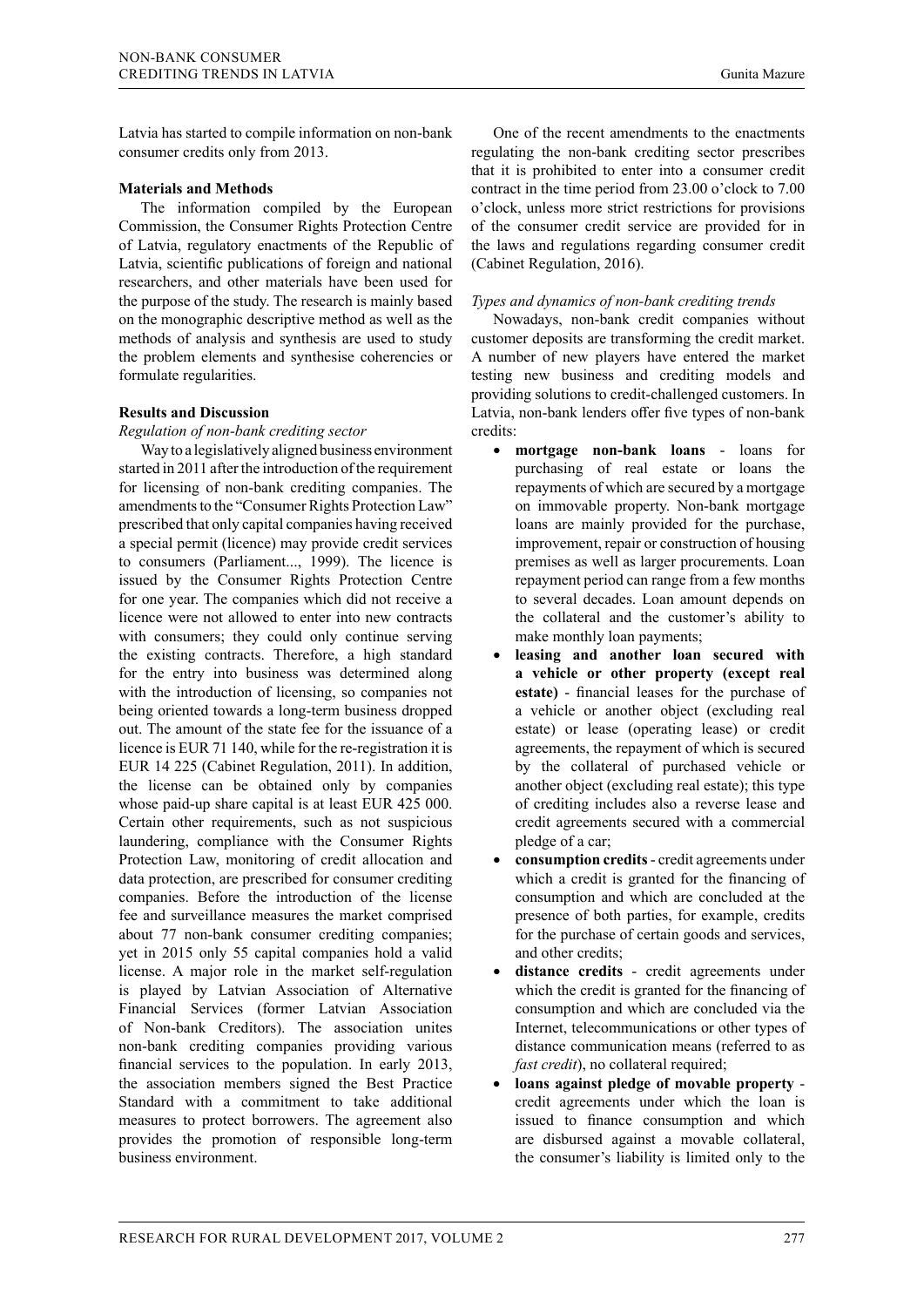

Source: author's construction based on Patērētāju tiesību ..., 2016. Source: author's construction based on Patērētāju tiesību ..., 2016. **32.49 32.91 32.72 33.07 32.34** 30 **31.78**

Figure 1. Total amounts of credits disbursed for the first time by non-bank credit companies of Latvia between Figure 1. Total amounts of credits disbursed for the first time by non-bank credit companies of Latvia between 2013 and 2015, EUR mln. re

mortgaged property and loan amount depends 15 on the collateral value (pawn loans).

The general tendencies show that non-bank credits still earn popularity among consumers, since the January may signal on the precaution of consum total amounts of non-bank credits disbursed for the at the beginning of the year. However, the year 20 first time have increased for the period  $2013 - 2015$  displays a different scene, i.e. the largest amounts a (Figure 1). The general tendencies show that non-bank credits such tendencies. The smallest amounts required in

The largest amounts of credits are disbursed in in Noveml 2015, when they amounted to EUR 468.01 million; may be related with the upcoming intro credit amounts have grown by EUR 80.63 million or 20.81% compared with the previous year. Figure by their types (Figure 2) demonstrates the preferenc 1 reflects credit amount fluctuations by months of consumers. allowing to conclude that cyclical trends are similar for the years  $2014$  and  $2015$  contrary to  $2013$ . This respectively). The necessity contrary to 2015. This the most demanded create type accounting in means that the largest amounts in 2014 and 2015 approximately 40% of all non-bank credits. In 201 were disbursed in December (EUR 36.19 mln and the amounts of distance credits have grown by EU EUR 42.64 mln respectively), while the smallest 29.41 mln or 18.02% compared with 2012 with ones in January (EUR 27.49 mln and EUR 32.34 mln considerable decrease in 2014 by 19.84% compare respectively). The necessity for additional and easily allowing to conclude that cyclical trends are similar  $\overline{a}$  According to Figure 2, distance credits are <sup>30.05</sup> metapolitics of elements of elements and upcoming in the upcoming intervention of euro currency in 2015. respectively). The necessity for additional and easily with the previous year. In general, th **EUR mln** measure  $m_B$  as  $m_B$ . The spectrum respectively, which is  $m_B$  and  $m_B$  and  $m_B$  and  $m_B$  and  $m_B$  and  $m_B$  and  $m_B$  and  $m_B$  and  $m_B$  and  $m_B$  and  $m_B$  and  $m_B$  and  $m_B$  and  $m_B$  and  $m_B$  and  $m_B$  and  $m_B$  and  $m_B$  and The Aristophe Christmas and New York and  $2013$  approximately 40% of an Holi-bank credits. In  $2013$ 

mortgaged property and loan amount depends receivable financial resources to cover the expenses on the collateral value (pawn loans). The Christmas and New Year's holidays may explain January may signal on the precaution of consumers rsed for the at the beginning of the year. However, the year 2013 displays a different scene, i.e. the largest amounts are (Figure 1).  $\frac{1}{2}$  and  $\frac{1}{2}$  and  $\frac{1}{2}$  and  $\frac{1}{2}$  and  $\frac{1}{2}$  and  $\frac{1}{2}$  and  $\frac{1}{2}$  and  $\frac{1}{2}$  and  $\frac{1}{2}$  and  $\frac{1}{2}$  and  $\frac{1}{2}$  and  $\frac{1}{2}$  and  $\frac{1}{2}$  and  $\frac{1}{2}$  and  $\frac{1}{2}$  and The largest amounts of credits are disbursed in  $\frac{1}{2}$  in November (EUR 30.05 mln). Here, the explanation  $\frac{1}{2}$ may be related with the upcoming introduction of euro lit amounts have grown by EUR 80.63 million currency in 2014. The breakdown of disbursed credits by their types (Figure 2) demonstrates the preferences of consumers.

> the most demanded credit type accounting for approximately 40% of all non-bank credits. In 2015, the amounts of distance credits have grown by EUR 29.41 mln or 18.02% compared with 2012 with a considerable decrease in 2014 by 19.84% compared ily with the previous year. In general, the amounts of



 $\blacksquare 2012 \blacksquare 2013 \blacksquare 2014 \blacksquare 2015$ 

Source: author's construction based on Patērētāju tiesību ..., 2016.

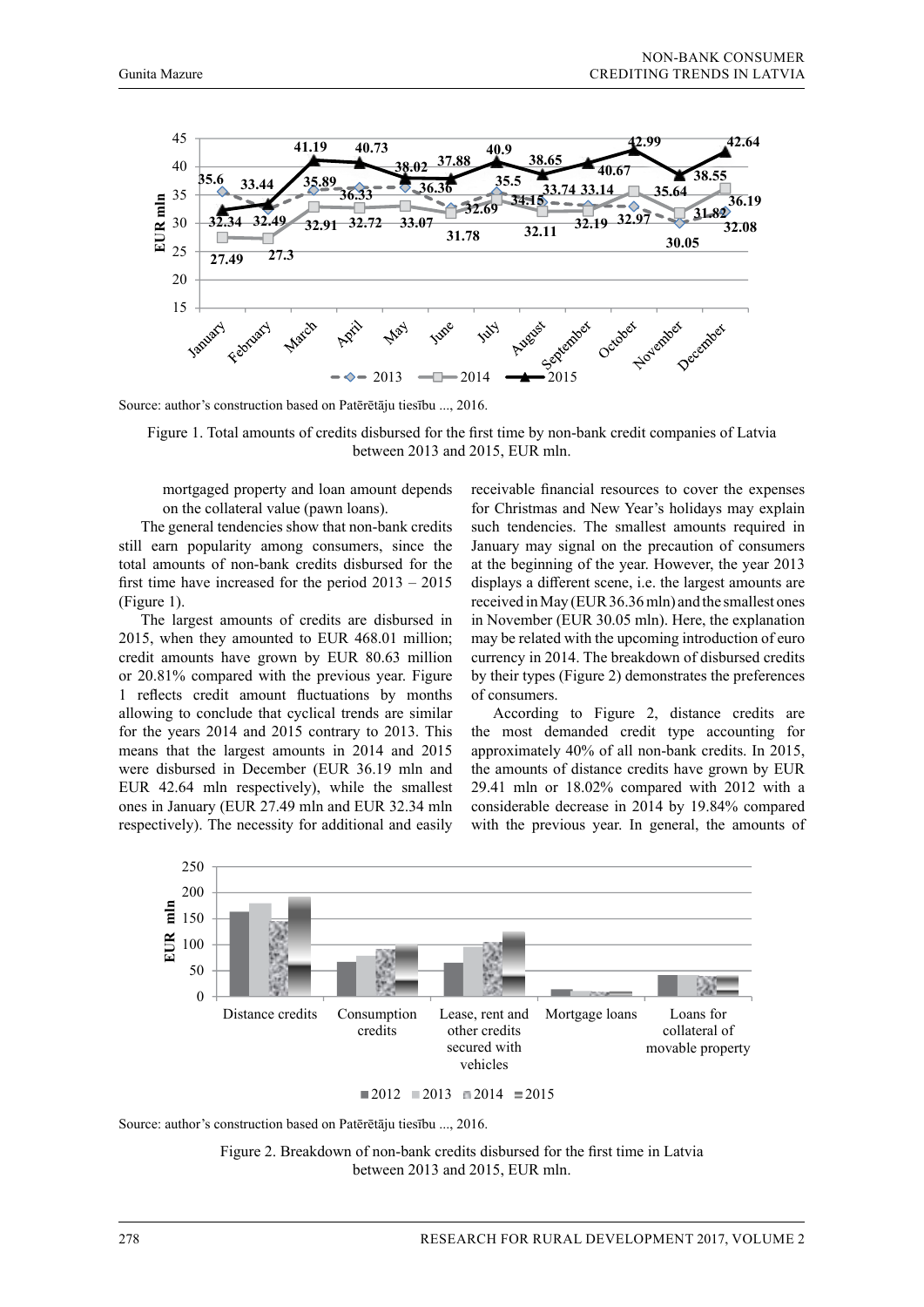

Source: author's construction based on Patērētāju tiesību ..., 2016. Source: author's construction based on Patērētāju tiesību ..., 2016.

Figure 3. Proportion of non-bank credits disbursed for the first time in Latvia in 2015, %.

disbursed distance credits have fluctuated during the analysed period. Steady growing trends between 2012 consumers' solvency. and 2015 are demonstrated by consumption credits secured and  $\frac{1}{20}$  and  $\frac{1}{20}$  are demonstrated by consumption credits and lease, rent and other credits secured with vehicles, *Annual percentage rate of charge (APR)* where the credit amounts have increased by 47.99% and 89.79% respectively. Minor changes are observed very disputable issue when determined by 3.79% respectively. Minor changes are observed very disputable issue when determined by  $\frac{1}{2}$ . property. bursed distance credits have fluctuated during the to the introduced requirements for the evaluation of The annual percentage rate of charge  $(APR)$  is a credit amounts have increased by 47.99% The annual percentage rate of charge  $(APR)$  is a

In 2015, distance credits govern in all non-bank credits disbursed for the first time, since their share is 41%, followed by lease, rent and other credits  $(21%)$  and loans for collateral of movable property (9%). The smallest share is taken by mortgage loans (2%). The shares of mortgage loans and lease, rent and other credits secured with vehicles in total nonbank credits have not changed in 2015 compared with the previous year; however changes relate with other types of credits, i.e. the share of distance credits has increased by 4 percentage points, while the shares of consumption credits and loans for collateral of movable property have decreased by 3 and 1 percentage points respectively (Figure 3).

In general, according to the Consumer Protection Rights Centre, demand for non-bank credits has not changed significantly; though, the increase goes for the number of rejected applications. The primarily consumers with the criteria for crediting, for example, members of Latvian Association of Alternative Financial Services disburse credits only to people older than 20 years (Patērētāju tiesību..., 2016). There is a requirement to submit a proof of income if a credit amount exceeds EUR 427 or the maximum credit amount is not disbursed if a person borrows for the first time. The average credit amount has declined by approximately 10% and it is about EUR 160 due as annul interest of the total credit amount consistent sons for rejections include incompliability of individual situation (PricewaterhouseCoopers, 2013).

consumers' solvency.

#### *Annual percentage rate of charge (APR)*

for mortgage loans and loans for collateral of movable non-bank credits, thus, it requires a more detailed secured with vehicles (27%), consumption credits awareness of customers both consistent with the EU reasons for rejections include incompliability of individual situation (PricewaterhouseCoopers, 2013). 79% respectively. Minor changes are observed very disputable issue when determining the price of non-bank credits, thus, it requires a more detailed perty. Study and interpretation. Historically, the formula incompliability of consumers with the consumers of  $\epsilon$ In 2015, distance credits govern in all non-bank for calculating the annual percentage rate of charge lits disbursed for the first time, since their share was introduced to facilitate the transparency and 11%, followed by lease, rent and other credits comparability of credit market and to increase the awareness of customers both consistent with the EU and national regulatory enactments. The necessity for the APR formula was based on long-term banking The shares of mortgage loans and lease, rent services and it has not been adjusted for short-term other credits secured with vehicles in total non-credits (up to one year). Therefore, the APR formula k credits have not changed in 2015 compared with might be applied to compare traditional bank services; previous year; however changes relate with other yet it may not be applied to draw a comparison es of credits, i.e. the share of distance credits has between non-bank and traditional bank services. This eased by 4 percentage points, while the shares of instrument is inappropriate for the comparison of sumption credits and loans for collateral of movable crediting products with the repayment term exceeding perty have decreased by 3 and 1 percentage points one year and those up to one year. Frequently, the APR  $\frac{1}{\frac{1}{\sqrt{1-\frac{1}{\sqrt{1-\frac{1}{\sqrt{1-\frac{1}{\sqrt{1-\frac{1}{\sqrt{1-\frac{1}{\sqrt{1-\frac{1}{\sqrt{1-\frac{1}{\sqrt{1-\frac{1}{\sqrt{1-\frac{1}{\sqrt{1-\frac{1}{\sqrt{1-\frac{1}{\sqrt{1-\frac{1}{\sqrt{1-\frac{1}{\sqrt{1-\frac{1}{\sqrt{1-\frac{1}{\sqrt{1-\frac{1}{\sqrt{1-\frac{1}{\sqrt{1-\frac{1}{\sqrt{1-\frac{1}{\sqrt{1-\frac{1}{\sqrt{1-\frac{1}{\sqrt{1-\frac{1}{\sqrt{1-\frac{1}{\sqrt{$ In general, according to the Consumer Protection credits; though, in reality it may turn to be a cheaper extraction credit instrument for a consumer. According to the profit instrument for a consumer. According to the PricewaterhouseCoopers, the APR is not an indicator to reflect the profitability for a customer in an and the beginning of the beginning of the harmonization profitability for a customer in an an analysis of the profitability for a customer in an

sumers with the criteria for crediting, for example, From the beginning of the harmonization process, mbers of Latvian Association of Alternative it was considered that the total cost of credit should ancial Services disburse credits only to people include all the costs that the consumer has to pay, including interest and other charges, and that these costs should be expressed in terms of an annual percentage rate of charge. It is this rate which provides consumers with a means of comparing credit across the EU. Hence, the APR are total credit costs expressed as annul interest of the total credit amount consistent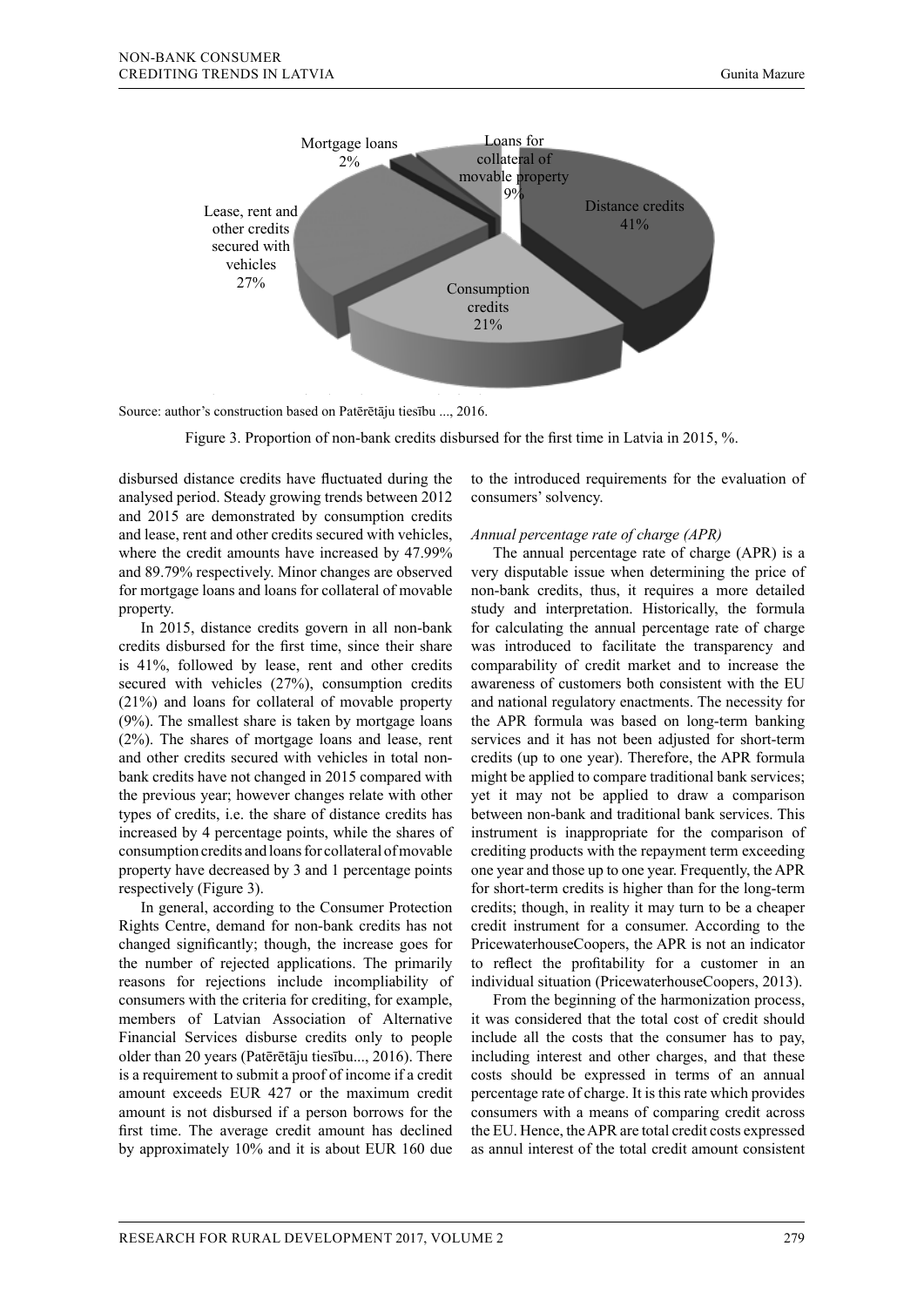compared with the previous year; however changes relate with other types of credits, i.e. the share of distance

| Traditional<br>bank<br>consumption<br>credit | Non-bank<br>consumption<br>$credit - 12$<br>months | Non-bank<br>consumption<br>$\text{credit} - 6$<br>months | Non-bank<br>consumption<br>$credit - 1$<br>month | Non-bank<br>consumption<br>$credit - 1 day$ |
|----------------------------------------------|----------------------------------------------------|----------------------------------------------------------|--------------------------------------------------|---------------------------------------------|
| 1000                                         | 1000                                               | 1000                                                     | 1000                                             | 1000                                        |
| 36                                           | 12                                                 | 6                                                        |                                                  | 1/30                                        |
| 10                                           | 10                                                 | 10                                                       | 10                                               | 10                                          |
| 100                                          | 100                                                | 100                                                      | 100                                              | 100                                         |
| 16.68                                        | 28.41                                              | 44.04                                                    | 131.00                                           | 251.74                                      |
| 35.49                                        | 96.71                                              | 188.72                                                   | 1109.17                                          | 1104.71                                     |
| 1277.78                                      | 1160.49                                            | 1132.31                                                  | 1109.17                                          | 1104.71                                     |
| 277.78                                       | 160.49                                             | 132.31                                                   | 109.17                                           | 104.71                                      |
|                                              |                                                    |                                                          |                                                  |                                             |

#### The comparison between traditional bank and non-bank consumption credits based on the APR  $\frac{1}{\sqrt{2}}$  increase goes for the number of regelections. The primarily respectively reasons for regelections. include incompliability of consumers with the criteria for crediting, for example, members of Latvian Association **calculation**

Source: PricewaterhouseCoopers, 2013.

with the Directive 2008/48/EC requirements. The commissions, taxes equation expressing the APR and the equivalence for which the consumer i a year's period between the existing credit and total with the credit agreen value of the remaining credit and costs is as follows: creditor, except for n (Cabinet Regulation…, 2016).  $f_{\rm Ca}$ 

$$
\sum_{k=1}^{m} C_k (1+X)^{-t_k} = \sum_{l=1}^{m'} D_l (1+X)^{-s_l}
$$
, where (1)   
complays or in addition, the  
it on the terms

*X* – annual percentage rate of charge; *m* – number of the actual amount of the last drawdown;  $k$  – number of a drawdown, thus,  $\tau$  – a credit with a high 1 ≤ k ≤ m;  $C_k$  – amount of drawdown k;  $t_k$  – interval, expressed in years and fractions of a year, between the date of the first drawdown and the date of each subsequent drawdown, thus  $t1=0$ ;  $m'$  – number of the last repayment or payment of charges; *l* – number of a repayment or payment of charges;  $D_l$  – amount of a repayment or payment of charges;  $s_i$  – interval, expressed in years and fractions of a year, between the date of the first drawdown and the date of each repayment or payment of charges (European Commission, 2013).

> The APR formula is envisaged for credits with the repayment term being expressed in years or parts of the year  $(t_k$  and  $s_l$ ), which is the basis for interest rates on consumption credits issued by banks. The formula allows expressing the repayment term in days, for example, 14 days are expressed as part of the year  $-14/365$ ; however, the formula is not specifically applicable for consumption credits with short repayment period. The APR includes total cost of the credit to the consumer such as interest,

commissions, taxes and any other kind of fees which the consumer is required to pay in connection with the credit agreement and which are known to the creditor, except for notarial costs; costs in respect of ancillary services relating to the credit agreement, in particular insurance premiums, are also included if, in addition, the conclusion of a service contract is compulsory in order to obtain the credit or to obtain it on the terms and conditions marketed (Cabinet Regulation…, 2016). The APR does not reflect the actual amount of overcharge or the credit price – a credit with a high APR may cost cheaper for a consumer. Table 1 depicts the comparison between the traditional bank and non-bank consumption credit prices to show the inappropriateness of such comparison.

The audit company PricewaterhouseCoopers has developed this comparison to prove that the APR is not a desirable instrument to compare bank and nonbank credit services, since the APR amount differs for identical credit amounts with identical interest rate and advance payment but various repayment periods. The research author draws attention to the total overpaid amount, which is the highest for traditional bank consumption credits (EUR 277.78) with a repayment period of 36 months, while a similar nonbank consumer credit with the repayment term 1/30 of a month requires overpayment of EUR 104.71. This comparison is illogic, as in accordance with the data provided in Table 1, a credit with the highest APR costs much less for a consumer than a credit with the lowest APR. The basic determining factor is the period of credit repayment.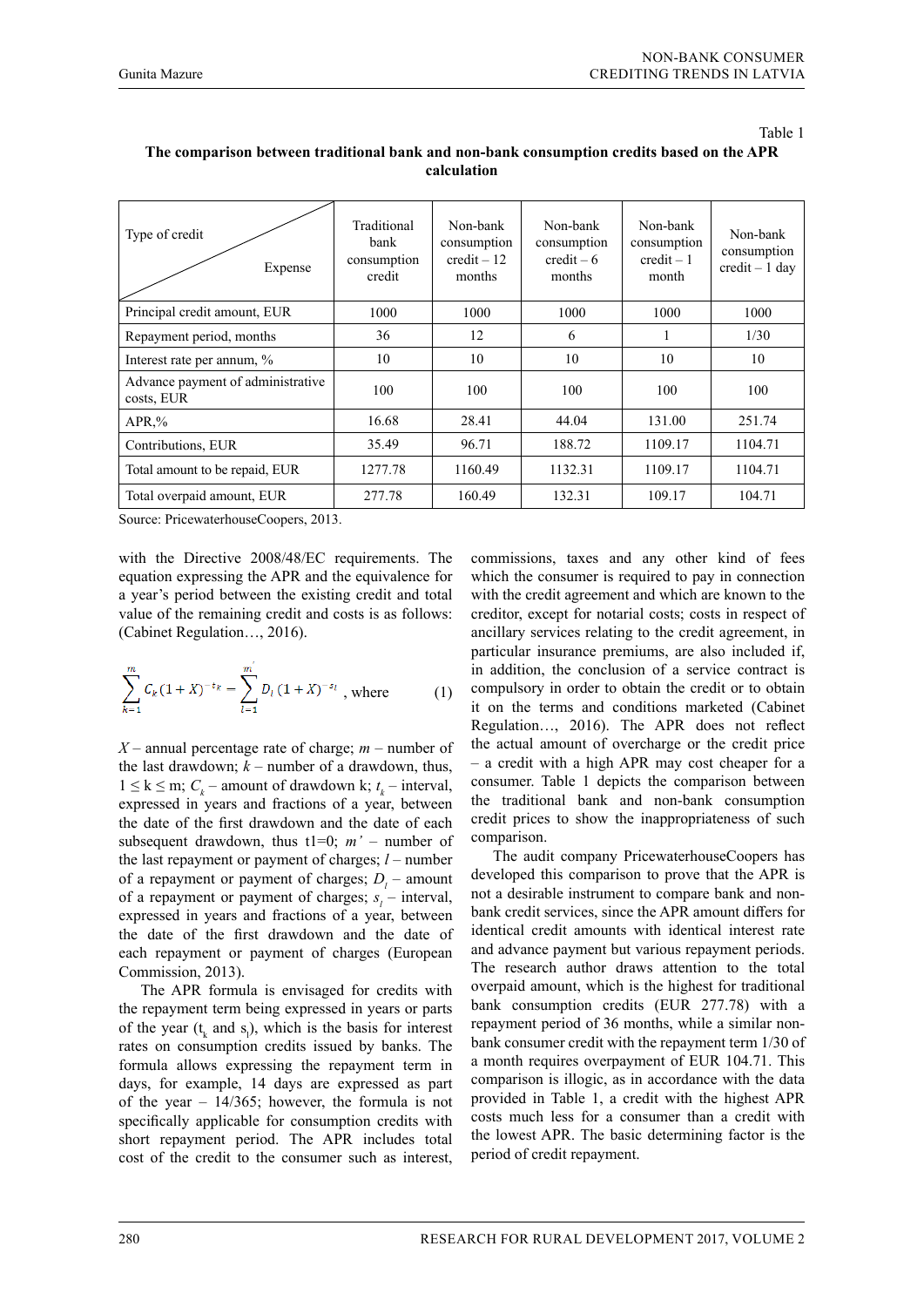|--|--|

|                                                                      | 2013       |            | 2014       |            | 2015       |            |
|----------------------------------------------------------------------|------------|------------|------------|------------|------------|------------|
|                                                                      | <b>AWF</b> | <b>APR</b> | <b>AWF</b> | <b>APR</b> | <b>AWF</b> | <b>APR</b> |
| Mortgage non-bank loans                                              | 14.61      | ۰          | 16.12      |            | 14.30      |            |
| Leasing and another loan secured with a vehicle<br>or other property | 32.54      | 41.71      | 40.54      | 50.87      | 31.87      | 43.20      |
| Consumption credits                                                  |            |            |            |            |            |            |
| repayment terms $-1$ payment with a period up<br>to 14 days          | 378.85     | 789.37     | 396.24     | 857.40     | 245.92     | 234.80     |
| repayment terms $-1$ payment with a period<br>more than 14 days      | 266.29     |            | 396.24     |            | 99.76      |            |
| repayment schedule and/or credit line                                | 35.29      | 90.59      | 41.96      | 102.88     | 31.93      | 64.68      |
| Distance credits                                                     |            |            |            |            |            |            |
| repayment terms $-1$ payment with a period up<br>to 14 days          | 248.98     | 255.30     | 240.94     | 228.09     | 230.26     | 210.50     |
| repayment terms $-1$ payment with a period<br>more than 14 days      | 115.56     |            | 110.39     |            | 112.43     |            |
| repayment schedule and/or credit line                                | 76.61      | 162.87     | 82.43      | 162.24     | 77.77      | 123.20     |
| Loans against pledge of movable property                             | 176.56     |            | 180.37     |            | 185.26     |            |

## **The average weighted fixed interest rates (AWF) and annual percentage rates (APR) for non-bank credits in Latvia for the period 2013 – 2015, in December, %**

Source: author's construction based on Patērētāju tiesību..., 2016.

Non-bank credit market is saturated and there is a fierce competition between non-bank crediting companies in terms of interest rates, crediting conditions and other factors. Non-bank credit companies apply two types of interest rates for their services: the average weighted interest rates (fixed and variable) and the annual percentage rate of charge. The average weighted fixed interest rates are considerably higher compared with the variable rates. The significant difference between the low interest rates on contracts with variable interest rate with the repayment period up to 1 year and the high interest rates on contracts with the fixed interest rate is determined by factors that the first type of contracts in most cases is concluded between consumers and non-bank crediting companies that have access to cheaper financial resources, in turn the second type of contracts is concluded between consumers and nonbank creditors to which financial resources are limited (they have to buy them for higher prices) and who, when concluding transactions, undertake greater risks, which later are featured in the borrowers' interest rates and credit amounts. Table 2 reflects the comparison between the average weighted fixed interest rates (AWF) and annual percentage rates (APR) for all types of non-bank credits in Latvia. The analysed period covers only 3 years, since the information on non-bank credit companies and services provided by them are gathered only from 2013. The rates are compared for December following the principle that

financial information is summarised at the end of the year; however, interest rates fluctuate throughout the year.

The highest interest rates both the average weighted interest rates and the annual percentage rates are observed for consumption credits and distance credits, followed by loans against pledge of movable property; while the lowest rates are for mortgage nonbank loans and leasing and another loans secured with a vehicle or other property. Interest rates for mortgage non-bank loans issued for the first time have declined to 14.30% in December 2015; the decline is by 1.82 percentage points compared with the respective period in 2014. The highest rate was observed in August 2014 (21.18%), while the lowest one in August 2015 (14.26%). The weighted average interest rate on mortgage loans with a variable rate is not evaluated because only one company disburses these loans for small amounts. Interest rates on loans against pledge of movable property have increased by 8.7 percentage points. In general, these credits gradually become more expensive at the almost constant number of new credit agreements and the balance of credit portfolio. The average weighted fixed interest rates for consumption credits with the repayment terms  $-1$ payment with a period up to 14 days have decreased by 132.93 percentage points, these interest rates have experienced historically highest values (402.70% in February 2015) and historically lowest values (245.92% in December 2015). Consumption credits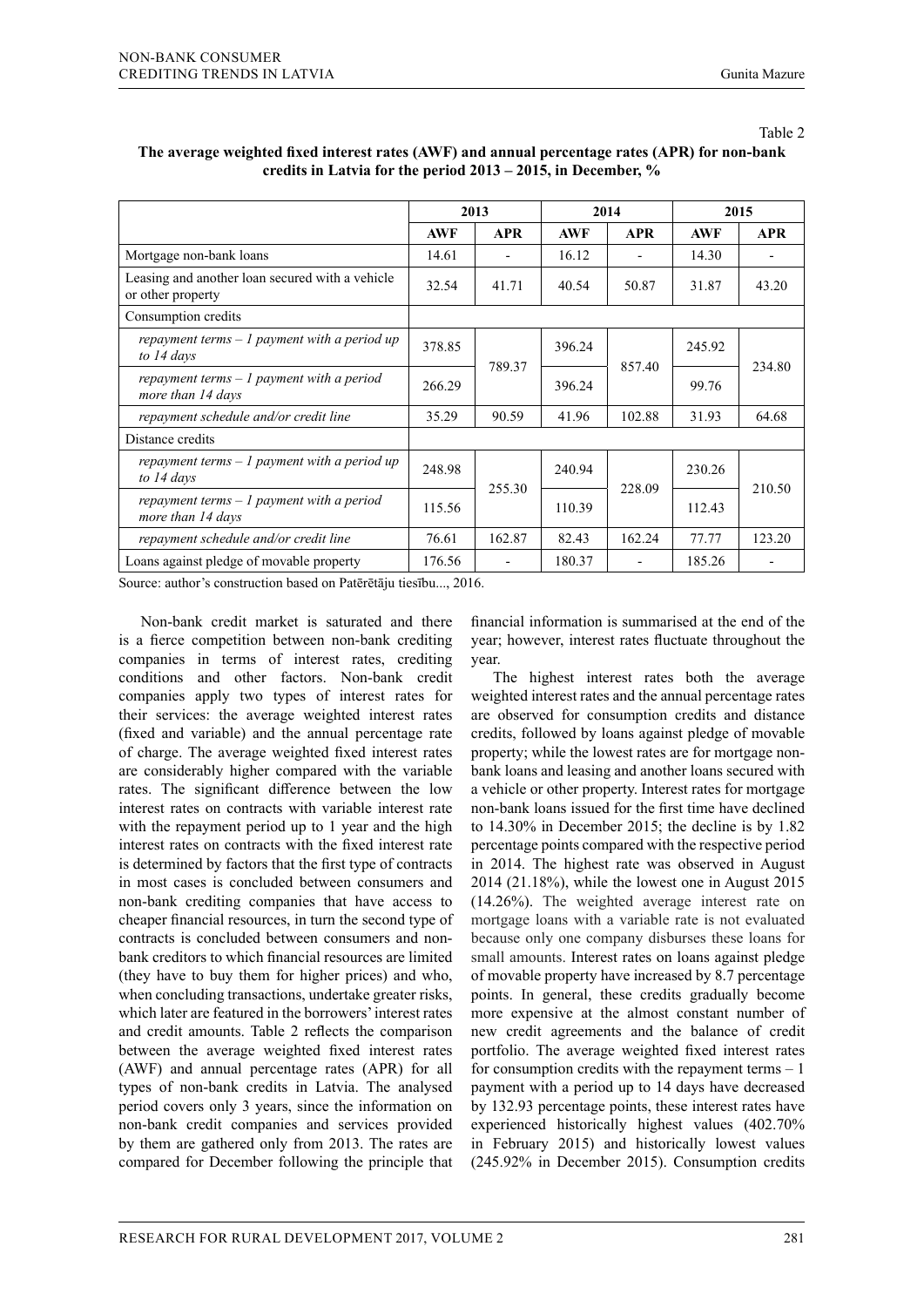with the repayment terms  $-1$  payment with a period more than 14 days produce similar fluctuations; yet the decrease is more considerable compared with the credits to be repaid up to 14 days, i.e. 166.53 percentage points. According to the Consumer Protection Rights Centre, such a decrease may be related with the introduction of stricter restrictions for the operation of non-bank credit companies from 2016 (Patērētāju tiesību..., 2016); thus, companies ensured their crediting activities through offering much lower interest rates. Consumption credits with the repayment schedule or credit line are subject to the smallest fluctuations. The annual percentage rates for consumption credits show dramatic differences; here, rates are reflected for the repayment term more than 14 days. This group of credits has traditionally high interest rates and sensitivity towards periodic increases (additional costs etc.); thus the highest rate of 3400.52% was in July 2015, while the lowest one – 234.80% in December 2015. Distance credits reflect the most moderate fluctuations through the whole analysed period with a decreasing trend till December 2015. It is impossible to unanimously interpret the reason for fluctuations and difference, since there are more than 50 non-bank credit companies providing alternative credits and each of them follow their own business terms and application of particular interest rates.

## **Conclusions**

- 1. Non-bank credit companies without customer deposits have transformed the present credit market, since a number of new players entered the market testing new business and crediting models and providing solutions to credit-challenged customers.
- 2. The popularity of non-bank credits is still growing among consumers, since the total amounts of

non-bank credits disbursed for the first time have increased by EUR 116.61 million or  $33.18\%$  for the period  $2012 - 2015$  with distance credits being the most demanded credit type accounting for approximately 40% of all non-bank credits.

- 3. The annual percentage rate of charge (APR) is not a desirable instrument to compare bank and nonbank credit services, since the APR amount differs for identical credit amounts with identical interest rates and advance payments but various repayment periods, as a credit with the highest APR may cost much less for a consumer than a credit with the lowest APR. The basic determining factor is the period of credit repayment.
- 4. The APR is higher as it includes total cost of the credit to the consumer such as interest, commissions, taxes and any other kind of fees which the consumer is required to pay in connection with the credit agreement and which are known to the creditor, except for notarial costs.
- 5. The comparison of the average weighted interest rates (AWF) and the annual percentage rates of charge (APR) demonstrates that the highest rates are observed for consumption and distance credits with the repayment terms  $-1$  payment with a period up to and more than 14 days; while the lowest rates are determined for the mortgage nonbank loans.
- 6. Non-bank credit market is saturated and there is a fierce competition between non-bank crediting companies in terms of interest rates, crediting conditions and other factors; thus, the terms for licensing non-bank companies should envisage more detailed procedure for those companies which apply unfair treatment of consumers.

## **References**

- 1. Cabinet Regulation No 245 (2011). *Regulations Regarding the Procedures by Which a Special Permit (Licence) for the Provision of Consumer Credit Services Shall Be Issued, Re-Registered, Suspended and Cancelled and the State Fee for the Issue and Re-Registration of a Special Permit (Licence) Shall Be Paid, as well as the Requirements for a Capital Company for the Receipt of a Special Permit (Licence)*. Retrieved March 8, 2017, from: http://vvc.gov.lv/export/sites/default/docs/LRTA/MK\_Noteikumi/Cab. Reg.\_No.\_245\_-\_Special\_Permit\_for\_the\_Provision\_of\_Consumer\_Credit\_Services.pdf.
- 2. Cabinet Regulation No 691 (2016). *Noteikumi par patēr*ē*t*āju *kreditēšanu* (Regulation on consumer crediting). Retrieved March 10, 2017, from: https://likumi.lv/ta/id/285975-noteikumi-par-pateretajakreditesanu. (in Latvian).
- 3. European Commission (2013). *Study on the calculation of the annual percentage rate of charge for consumer credit agreements*. Retrieved March 7, 2017, from: http://ec.europa.eu/consumers/documents/ study apr 2013 final.pdf.
- 4. Gambacort, L., & Marqyes-Ibanez, D. (2011). The bank lending channel: lessons from the crisis *Economic Policy* 26 (66): 135 – 182. DOI: 10.1111/j.1468-0327.2011.00261.x.
- 5. Jagtiani, J., Lemieux, C. (2016). Small business lending after the financial crisis: a new competitive landscape for community banks. *Economic Perspectives*, Federal Reserve Bank of Chicago. Retrieved March 9, 2017, from: https://www.chicagofed.org/publications/.../2016/3-jagtiani-lemieux.